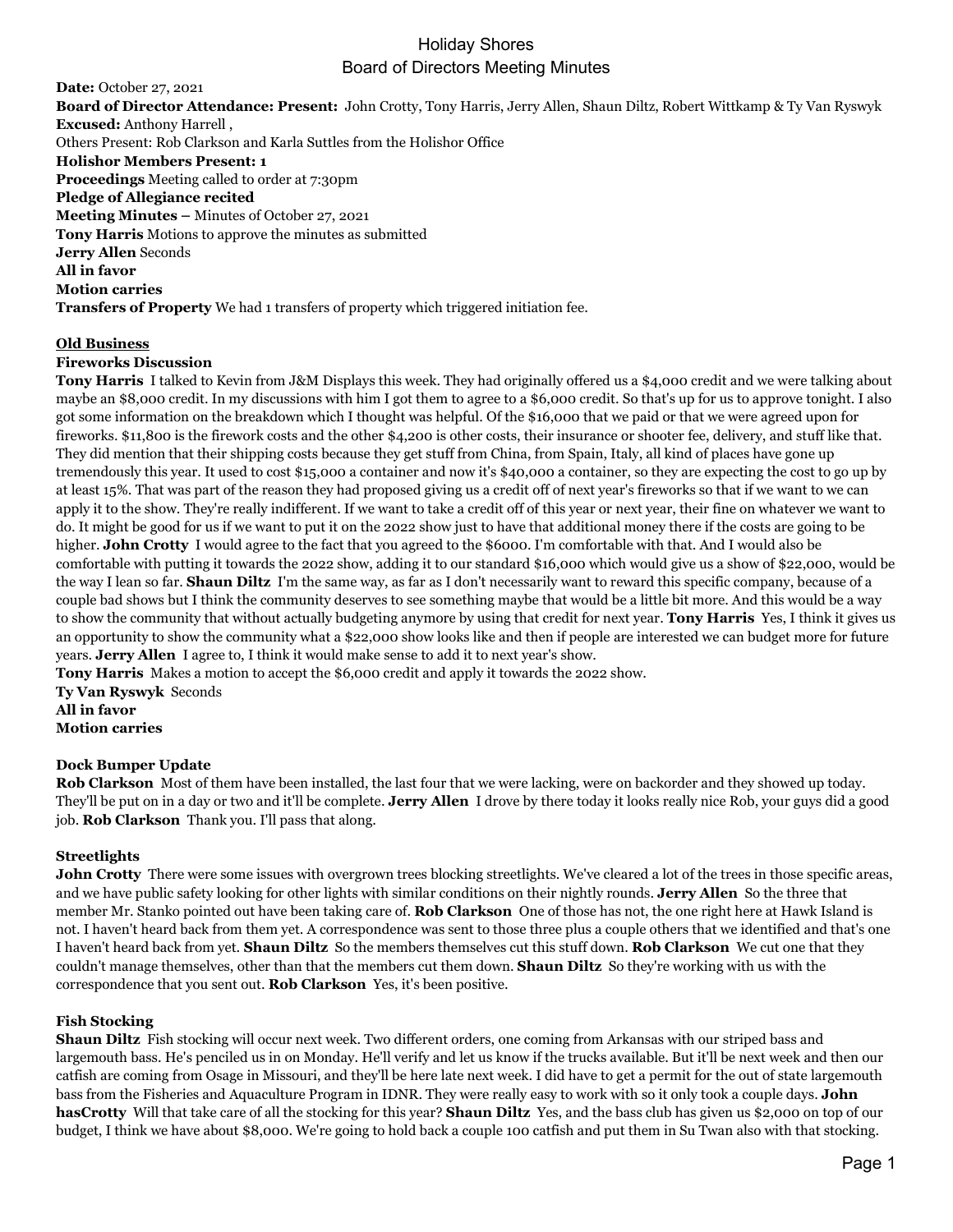## Holiday Shores Board of Directors Meeting Minutes

The bass seem to be doing okay up there, and the striped bass probably won't live. We had a big bass tournament over the weekend. Members have reached out to me, and I think we talked about this downstairs, but I didn't know if there would need to be motion or whatever as far as on the dues and assessments sheet that come out every year, if there was a way that you could donate to fish stocking from the community. It's been brought up from a handful of members out to me wishing they could give an extra \$100. just to supplement fish stocking. **Jerry Allen** So basically, you're saying add it to the invoice that comes out annually. Add a checkbox if they wanted to just donate additional funds for just for the fish stocking. **Shaun Diltz** Just at the bottom of the sheet. I did ask Angie, if all those papers were printed, or if that couldn't be done, but it didn't seem like it was an issue. So it's something that was brought up a few years ago by a couple members. And I think I think those couple members brought it up to more. It's definitely reached me from a handful of people. **Jerry Allen** I don't see a problem with that myself. **John Crotty** So we just add a box that says donate for fish stocking check, and how much on the bottom of the invoice. **Tony Harris** A check box for fish stocking donation or something, then a line so you can write in how much you're giving. **Shaun Diltz** And then just track it separately as a separate line for donated income. **John Crotty** Rob, do you see any issue with that down in the office. **Rob Clarkson** The only thing I see is if we put it on the dues and assessments statement, we never get that back. We could add a cut off or something and say mail it in is something that you could look at. Nobody ever sends the statements back. **Robert Wittkamp** Couldn't they just donate it to the Tiki Bar Bass Club and then them donate it to us. **Shaun Diltz** They could but I would rather it come through the Association. The bass club is not all fish, if that makes sense. It's a bass club, its bass tournaments, it doesn't really encompass your dad or your mom and kid or dad and daughter out here catfishing off the shore. They're not necessarily running up there every Sunday morning. But those types of people are the ones that have been willing to do that. So yeah, you're right, Rob, maybe they would turn that in if it was on there, though. You're 100% right, I have never turned that actual sheet in. But I might now if there's that little checkbox. **Jerry Allen** Could we request them to send a separate check just for the fish stocking. **Shaun Diltz** I don't want to overcomplicate it. If no one does it this year, then we just take it off. **John Crotty** You can put it at the bottom and say tear this off and include with your check if you're wanting to donate. Wouldn't be hard to tear off the bottom and add in the envelope you are turning in. **Shaun Diltz** I figured if they're going to do it, they'll take the extra time to cut that off. **Tony Harris** I'm okay with that. **Rob Clarkson** We can definitely bring it up to Angie when she comes back off vacation. **John Crotty** I would think you need to take into consideration that if somebody sees that and I'm not saying not to do it, but you might have other people come and say, hey, where's the box to donate a little bit more to fireworks or to donate to this. You might end up with 75 boxes to check. **Shaun Diltz** Perfect. **Ty Van Ryswyk** It's also more work. I'm not saying no, I'm just saying, if you're going to do it, for one, I'd be prepared for others to say, hey, let's put a box on there for this or that. All I'm saying is, if you're not comfortable with that, then I'd be careful with this one. **Tony Harris** I think you could have checkbox and a blank line where you write in what it's for. Add maybe two or three of those. If you're willing to send the money I assume you'll take the time to do that. **Shaun Diltz** I see a lot of people say they would so I would like to get it on there and see if we get five people or five hundred as far as donating extra money for something that I think is hugely valuable and extremely popular out here. **John Crotty** Rob, you'll review it with Angie and we'll talk about the next meeting.

## **New Business**

#### **Variance (72)**

**John Crotty** We have a variance request from 72 Christmas Tree. The member built an addition to his deck, and the deck is too close to the property line. Looks like it's about five feet off, at least by the drawing. So there is a request that we allow the variance for the deck to be closer than 10' from the property line. **Jerry Allen** Well, I visually looked at the deck today from the water and I thought it looked even closer to the property line. So from that perspective, I would say we'd have to have Rob go out there and measure it for sure to understand how many feet it is from the property line. But I would recommend we not allow the variance personally. **John Crotty**  There's also been a letter from the neighbor that it is encroaching that they would request we don't approve it, because they are not happy about it. **Tony Harris** I wouldn't be in favor of it. The individual is not here tonight to provide any information so I wouldn't be in favor of approving it. **Shaun Diltz** I agree.

#### **Variance dies on floor for lack of motion**

**Rob Clarkson** I think we also need to address the timeframe for them to have that removed if you're not going to approve the variance. A letter was sent stating that they built it without a permit and that they're in violation of our building rules. If you're not going to give them a variance to keep it you need to give them a timeline of when it has to be removed and then the fine process will start. **Tony Harris** In the one email they sent that they were confident they could put everything back the way it was in two to three weeks. So maybe give them to the end of November and give them an extra week. **Ty Van Ryswyk** I would give him till January, considering weather and holidays. **Shaun Diltz** We gave that dock at last meeting all the way till May I think, I know this isn't the same thing, just in general. **John Crotty** I would say have it done by January 1, 2022. We will include that in the denial of the variance request.

#### **Correspondence**

#### **National Honor Society Request**

**John Crotty** We have a letter from Gabriela Vasquez with the National Honor Society at Edwardsville High School and current head of the Little Free Library Committee. She has reached out to Holiday Shores to ask the Holishor Association about adding a small library in front of the Holiday Shores clubhouse. Their group will build it and maintain it for years to come. This would be a community box that would sit outside that people could add books to or take books out as they choose, and this committee would maintain it for us.